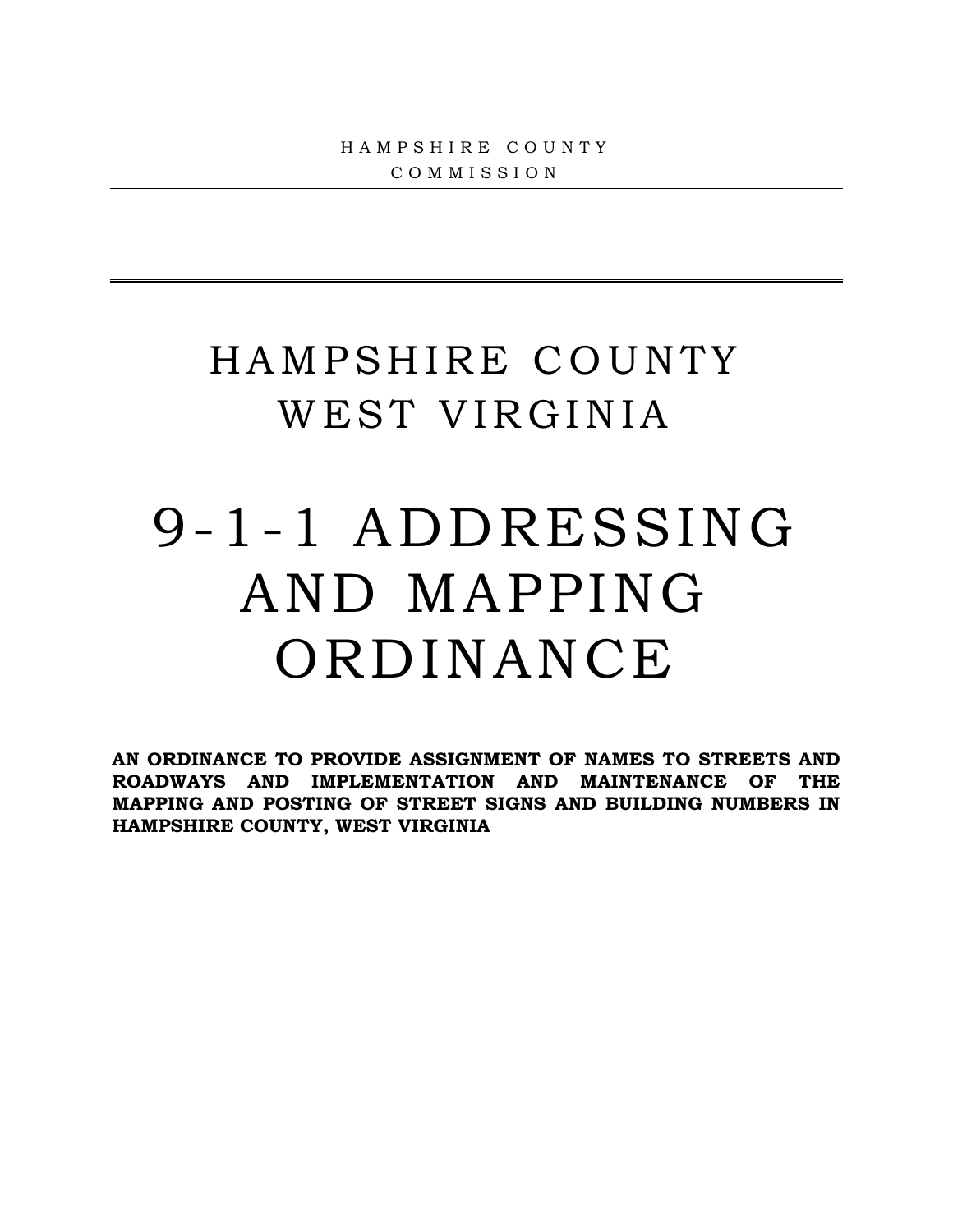In order to uniformly assign and maintain street addresses and provide for easy identification of those numbers for various purposes and to promote the health, safety and welfare of the citizens of the County of Hampshire, Hampshire County enacts its e9-1-1 Addressing and Mapping Ordinance as follows:

WHEREAS, pursuant to West Virginia Code, Articles 7-1-3 and 7-1-3cc, and consistent with West Virginia Code, Article 24E-1-1 et seq., the Hampshire County Commission has the authority to provide for the elimination of hazards to public health and safety; to establish and regulate the naming or renaming of roads, ways, streets, avenues, drives and the like, in cooperation with local postal authorities, the division of highways and the directors of Hampshire County emergency communications centers; and to assure uniform, nonduplicative conversion of all rural routes to city-type addressing on a permanent basis; may cooperate with other governmental units, shall maintain and update the addressing and mapping framework within their jurisdictions;

WHEREAS, the establishment of an Enhanced 9-1-1 Emergency Telephone System in Hampshire County has been approved and implemented by the Hampshire County Commission; and

WHEREAS, the establishment of such system requires the assignment of names to all streets and roads in Hampshire County, the assignment of building numbers to all buildings having telephones and/or occupancies, the erection of appropriate street signs at intersections; and the maintenance of a statewide mapping system; and

WHEREAS, the Hampshire County Commission has the authority to delegate, contract or cooperate with other governmental units to complete all necessary components of this Ordinance, for final approval by the Hampshire County Commission; and

WHEREAS, the Hampshire County Commission intends to elect to participate in the Statewide Addressing and Mapping Project, pursuant to Title 169, Series 2 of the Code of State Rules, thus promoting the goal of prompt and accurate dispatch of emergency services or 9-1-1 personnel in Hampshire County, and thereby enhancing the safety of the lives and property of the citizens and residents of Hampshire County.

WHEREAS, the Hampshire County Commission believes the current ordinances were in need of combining, updating and amending.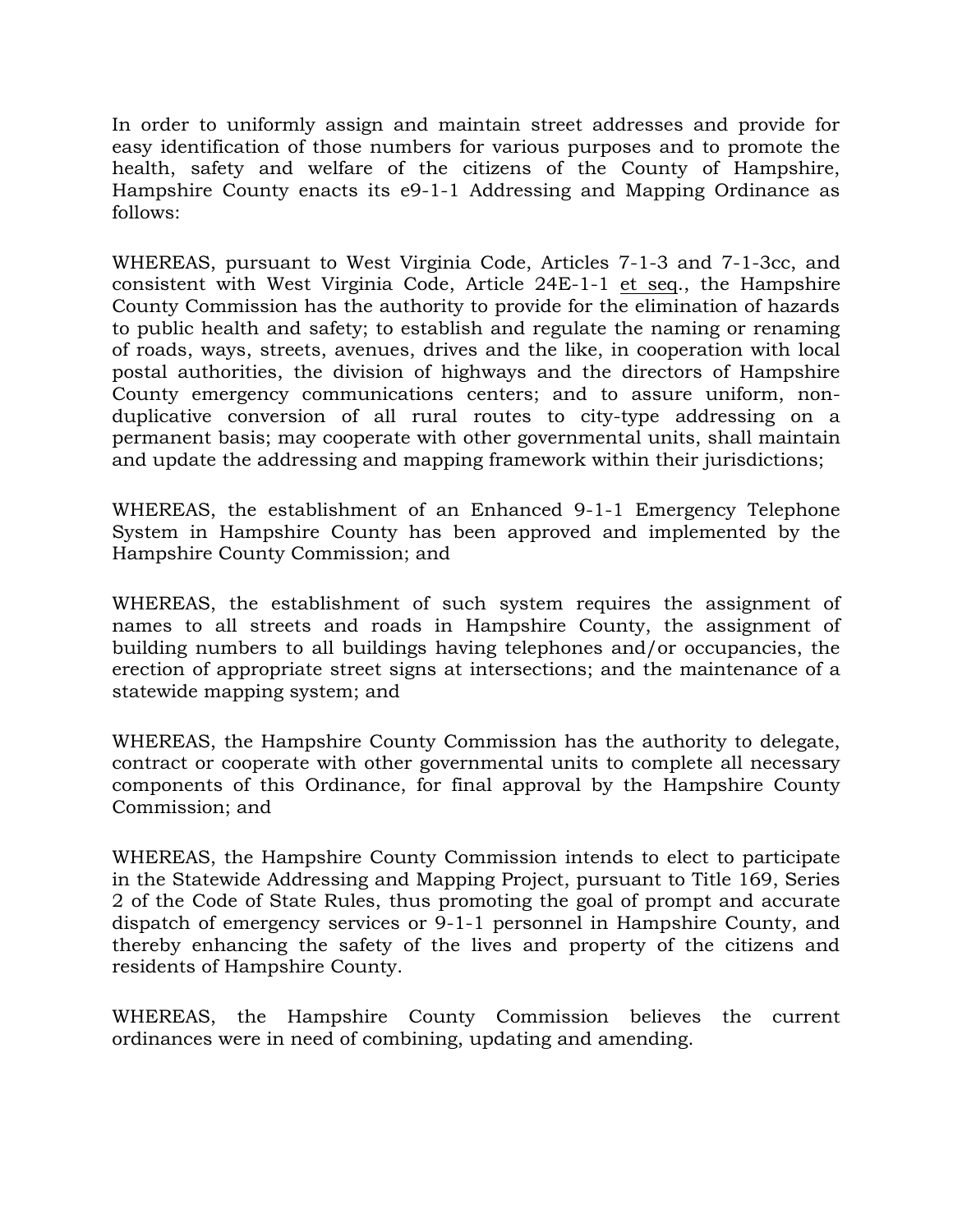WHEREAS, upon approval and passage of this ordinance by the Hampshire County Commission, all other ordinances pertaining to mapping, addressing and road naming for Hampshire County will be repealed.

NOW, THEREFORE, BE IT ORDAINED this \_\_\_\_\_\_ day of \_\_\_\_\_\_\_\_\_\_\_\_\_\_\_, 2011 by the County Commission of Hampshire County, West Virginia.

# **Section 1: APPLICABILITY**

- Section 1.1 The provisions of this Ordinance apply to all unincorporated areas of Hampshire County. The municipal corporations in Hampshire County have the option to adopt cooperative addressing ordinances or to adopt their own stand-alone addressing ordinances. If a municipal corporation in Hampshire County does not act to adopt a cooperative or standalone ordinance within one hundred twenty (120) days of the date of the enactment of this Ordinance, this Ordinance will apply to areas within such municipal corporations until and unless the municipal corporation acts to adopt a stand- alone ordinance.
- Section 1.2 Pursuant to the Emergency Rules of the West Virginia Statewide Addressing and Mapping Board on file with the Office of the Secretary of State, Title 169, Series 2, of the Code of State Rules, Hampshire County Commission hereby elects to participate in the West Virginia Statewide Addressing and Mapping Project.

# **Section 2: DEFINITIONS AS USED IN THIS ORDINANCE**

- Section 2.1 For the purpose of this Ordinance, the following terms, phrases, works and their derivations shall have the meaning that is provided in the National Emergency Number Association (NENA) Standard Guidelines as referenced by the United States Postal Service, unless the context clearly indicates otherwise.
- Section 2.2 "Address Number" means the number assigned to consecutive intervals along a street or road in accordance with the Number Assignment Formula contained herein.
- Section 2.3 "Road" or "Street" means any public or private thoroughfare, used for vehicular traffic and/or any easement or right-of-way that provides sole access to more than two occupied parcels or lots. This term shall be defined as the "Street Suffix" and shall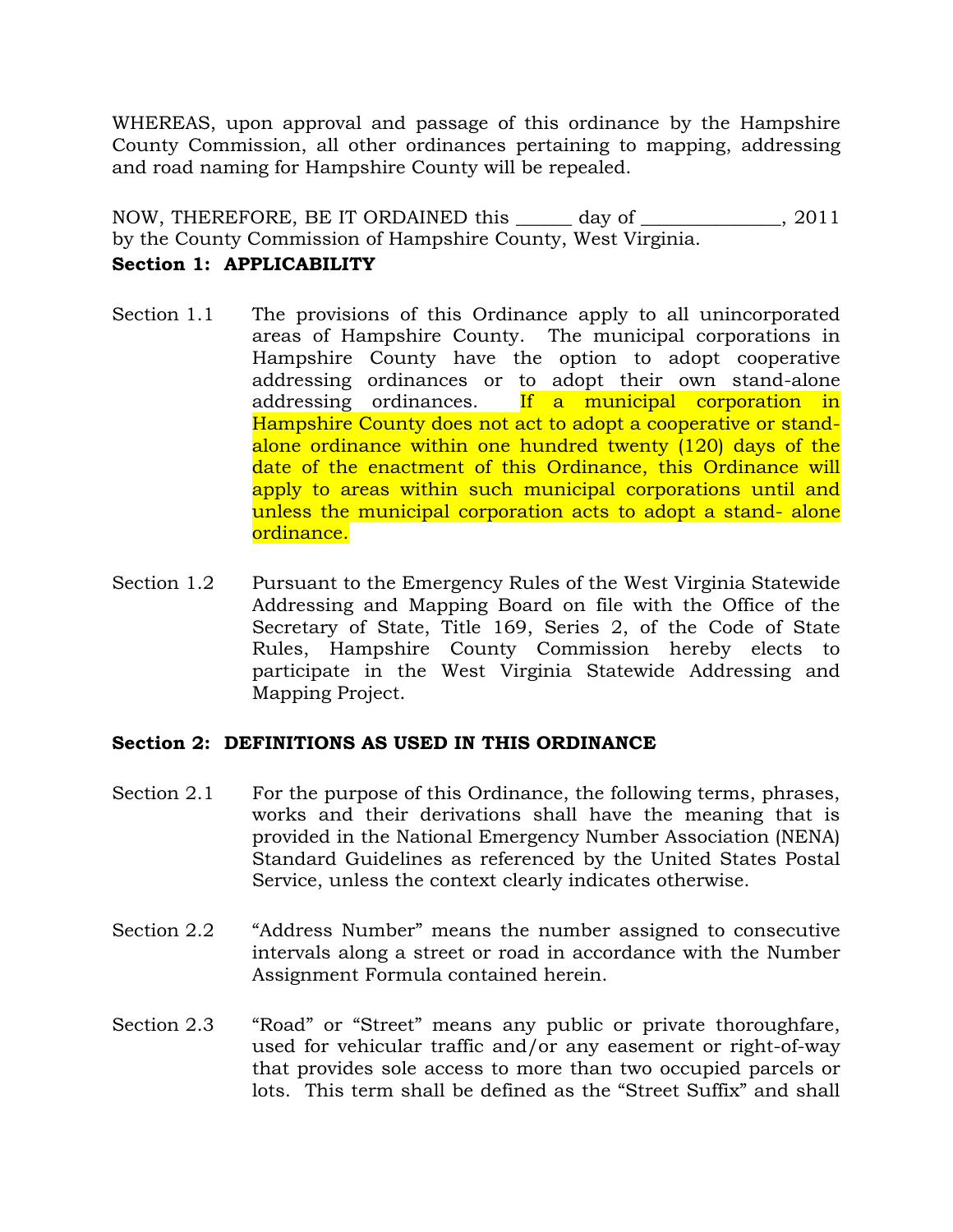include, but is not limited to, avenue, drive, way, boulevard, highway, lane, pike or similar street types.

- Section 2.4 "Number Assignment Formula" means as follows: Beginning from the point of origin a house number shall be assigned for each interval, with each interval on the right side of the roadway as one leaves the point of origin being assigned an even number, and each interval on the left side as one leaves the point of origin being assigned an odd number. Left and right shall be determined from the perspective of a traveler moving away from the road point of origin in a forward motion.
- Section 2.5 "Interval" means the distance along a roadway of 5.28 feet, there being 1000 intervals per mile on both sides of a road.
- Section 2.6 "Point of Origin" means the end point of a road, which is the starting point for a numbering sequence. The point of origin for Hampshire County shall be Northwestern Pike at the county line with Frederick County, VA. The point of origin for an individual road may be adjusted, upon GIS Coordinator approval, to avoid numbering conflicts.
- Section 2.7 "Primary Structure" means, but is not limited to, residential building, mobile homes, mobile home parks, commercial building, industrial building, office building, public building, utility, communications tower.
- Section 2.8 "Display" means the manner the numbers are affixed to a structure or otherwise displayed when affixing to a structure.
- Section 2.9 "Non-Compliance" means any failure to comply with the provisions of this Ordinance including, but not limited to, by way of example: a number out of sequence, odd or even number on wrong side of street, rural box numbers in a 9-1-1 address area, numbers improperly affixed, numbers illegible, numbers unclear, numbers obstructed, numbers not visible, numbers not present, numbers of improper size, numbers not in contrast with immediate background, weathered numbers, wrong numbers, and non-approved numbers.
- Section 2.10 "Occupant" is any person, firm, entity, partnership, trust, corporation, association or other organization that is occupying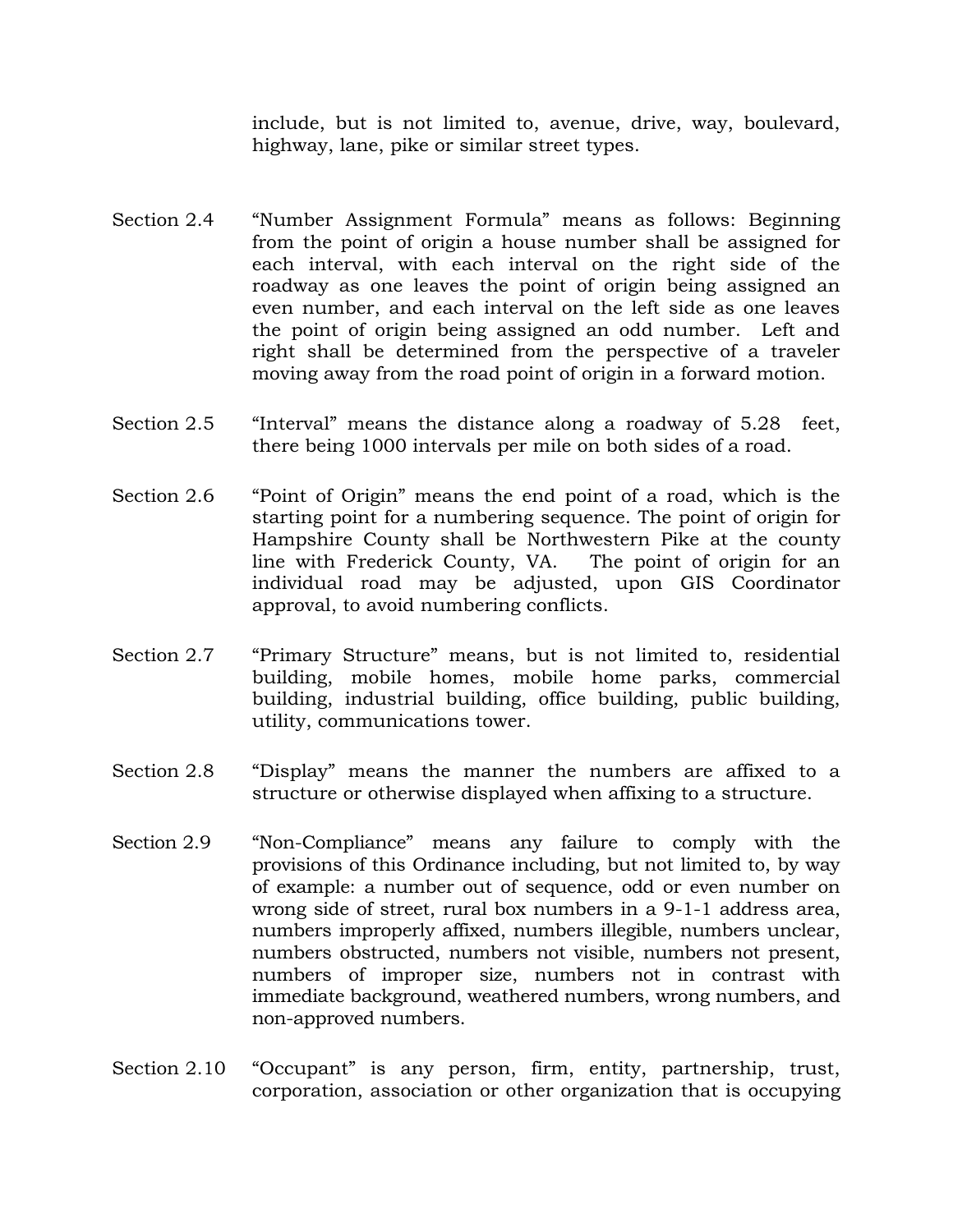or leasing a building or other property for a period exceeding thirty (30) days.

- Section 2.11 "Owner" is any and all persons, firms, entities, partnerships, trusts, corporation, associations, or other organizations that own the fee title to, or have an undivided interest in, any building or property, which is subject to the provisions of this Ordinance.
- Section 2.12 "City-Type Address" means a unique address for a structure using a building number and street name. "City-Type Address" is based on an address system, which means that it usually appears in a consistent numeric sequence along a street and reflects parity conventions (that is, odd numbers all appear on one side of the street and even numbers on the other). If number assignment is based on a standard numbering interval, then the "City-Type Address" will also logically provide a distance location from the beginning point of the road.
- Section 2.13 "Emergency Services Purposes" means use for 9-1-1 or enhanced 9-1-1 dispatch and response.
- Section 2.14 "West Virginia Statewide Addressing and Mapping Project" means the project for the creation of a statewide addressing and mapping system for emergency service purposes, but usable as a base for other purposes, in accordance with and consistent with Chapter 24E, Article 1, of the West Virginia Code.
- Section 2.15 "West Virginia Statewide Addressing and Mapping System" or the "System" means the system to be created as a result of the Project, in which Hampshire County Commission is participating, including, without limitation, the establishment of city-type addressing and mapping systems essential to the prompt and accurate dispatch of emergency service providers. The terms "Statewide Addressing and Mapping System" and the "System" also include any local modifications that may be made to the "System" in order to tailor it to meet specialized local concerns.

# **Section 3: APPOINTMENT AND DUTIES OF GIS COORDINATOR**

Section 3.1 The Hampshire County GIS Coordinator is hereby appointed the Hampshire County Mapping and Addressing Coordinator. In addition to the duties set forth elsewhere in this Ordinance, the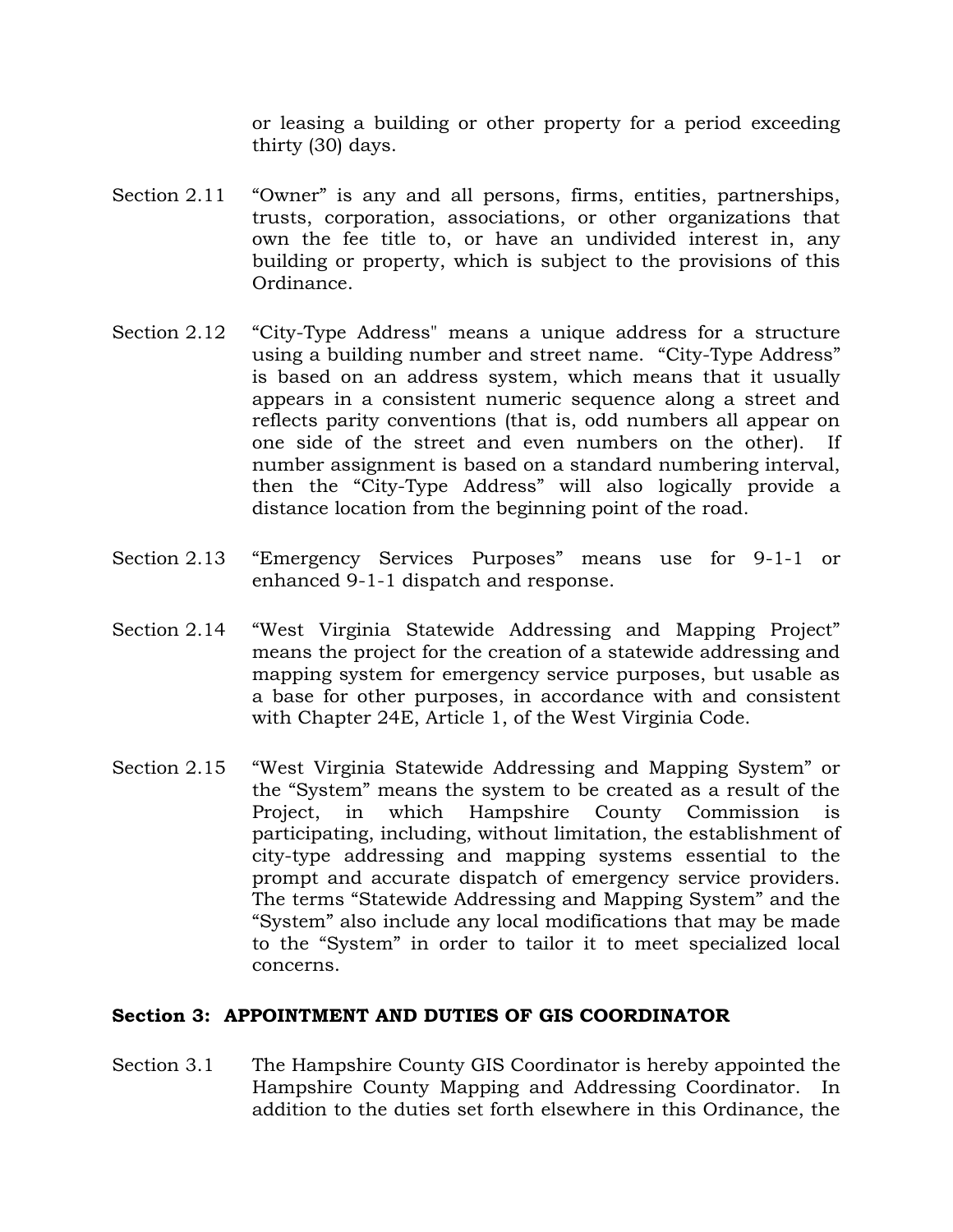Hampshire County Addressing Coordinator has the following duties:

- Section 3.1.1 The Hampshire County GIS Coordinator will recommend names, for approval to the Hampshire County Commission, to any public or private road or street in Hampshire County, which provides access to more than two occupied buildings or structures, located more than 1000 feet from an already assigned centerline.
- Section 3.1.2 The Hampshire County GIS Coordinator shall coordinate negotiations with residents along streets or roads bearing duplicate or confusingly similar names in Hampshire County and to recommend name changes of such roads or streets to eliminate such duplication or confusing similarity. The Hampshire County GIS Coordinator shall coordinate and be responsible for the placement of street signs at intersections within Hampshire County. The initial costs of such signs and installation will be funded by the Hampshire County Commission for all unincorporated areas of Hampshire County.
- Section 3.1.3 The Hampshire County GIS Coordinator shall establish and recommend a "Hampshire County Road Name Index" for adoption by the Hampshire County Commission and filing in the Office of the Hampshire County Clerk. The GIS Coordinator will also be responsible for annually updating and filing with the Road Name Index Hampshire County Clerk. This Index is to be the official listing of names for streets and roads in Hampshire County and such streets and roads are hereby assigned the names listed therein. As used in the Ordinance, the terms "Street" and "Road" shall have the same meaning and shall also include but not limited to avenues, boulevards, highways, lanes, ways, and similar street types.
- Section 3.1.4 The Hampshire County GIS Coordinator shall coordinate with the West Virginia Statewide Mapping and Addressing Board, the Board's Project Manager, the Hampshire County 911 Director, the West Virginia Enhanced 9-1-1 Council, the Hampshire County Assessor's Office, municipal corporations within Hampshire County, the United States Postal Service, utility providers and other interested agencies and persons in order to accomplish, within Hampshire County, City-Type addressing and other systems essential to the prompt and accurate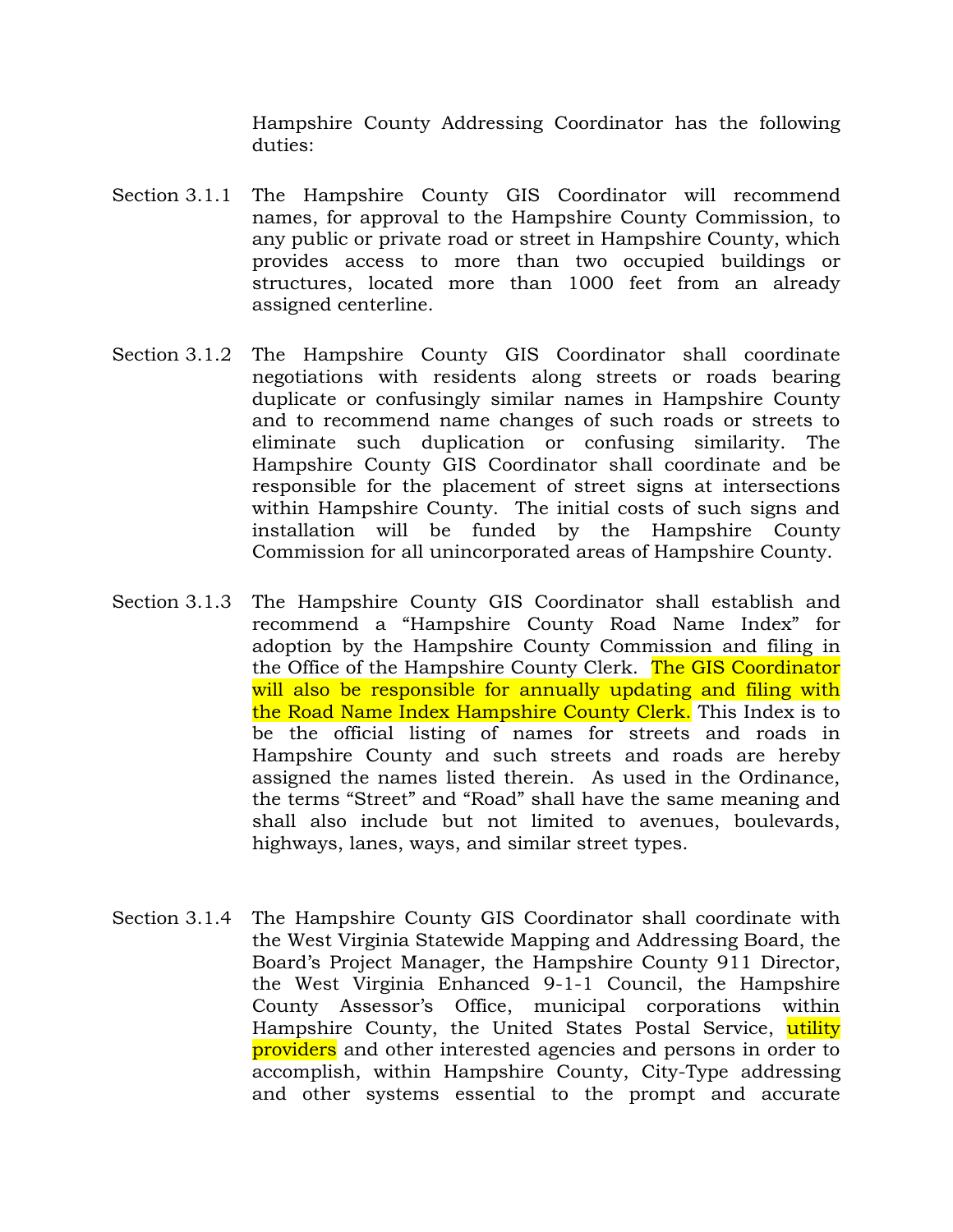dispatch of emergency service providers or other emergency services or 9-1-1 purposes, and for such other goals of the West Virginia Statewide Addressing and Mapping Project. The Hampshire County GIS Coordinator may not take any official action pertaining to the addressing project that is not expressly authorized in this Ordinance or otherwise by the Hampshire County Commission.

Section 3.1.5 In applying this Ordinance and the guidelines in the West Virginia 9-1-1 Addressing Handbook, the Hampshire County GIS Coordinator shall have the authority, in cooperation with the above agencies, to interpret this Ordinance to ensure a logical and efficient numbering and street addressing system.

#### **Section 4: INTERPRETATIONS AND APPLICATION**

This Ordinance is to be interpreted and applied consistent with the West Virginia Statewide Addressing and Mapping System. The Hampshire County GIS Coordinator shall make any necessary application to the Board for a waiver or for local modifications of the system in order to tailor it to this Ordinance.

# **Section 5: STRUCTURE AND LOCATION NUMBERING AND DISPLAY**

- Section 5.1 Whenever any house, building, or structure is erected or located after the initial establishment of the uniform numbering system as provided herein, it shall be the duty of the property owners to procure the correct number or numbers for the property and properly display these numbers to the building in accordance to this Ordinance. For Public Safety reasons, Hampshire County highly recommends that the owner place or cause to be placed upon each house or building controlled by him the number or numbers assigned under the uniform number system within thirty (30) days of notification of the assigned address. The cost of posting the address shall be the responsibility of the property owner.
- Section 5.2 The owner shall file an application for an address assignment with the Hampshire County GIS Coordinator or such other duly authorized agent of the Hampshire County Commission. No address may be assigned until the footer is in place and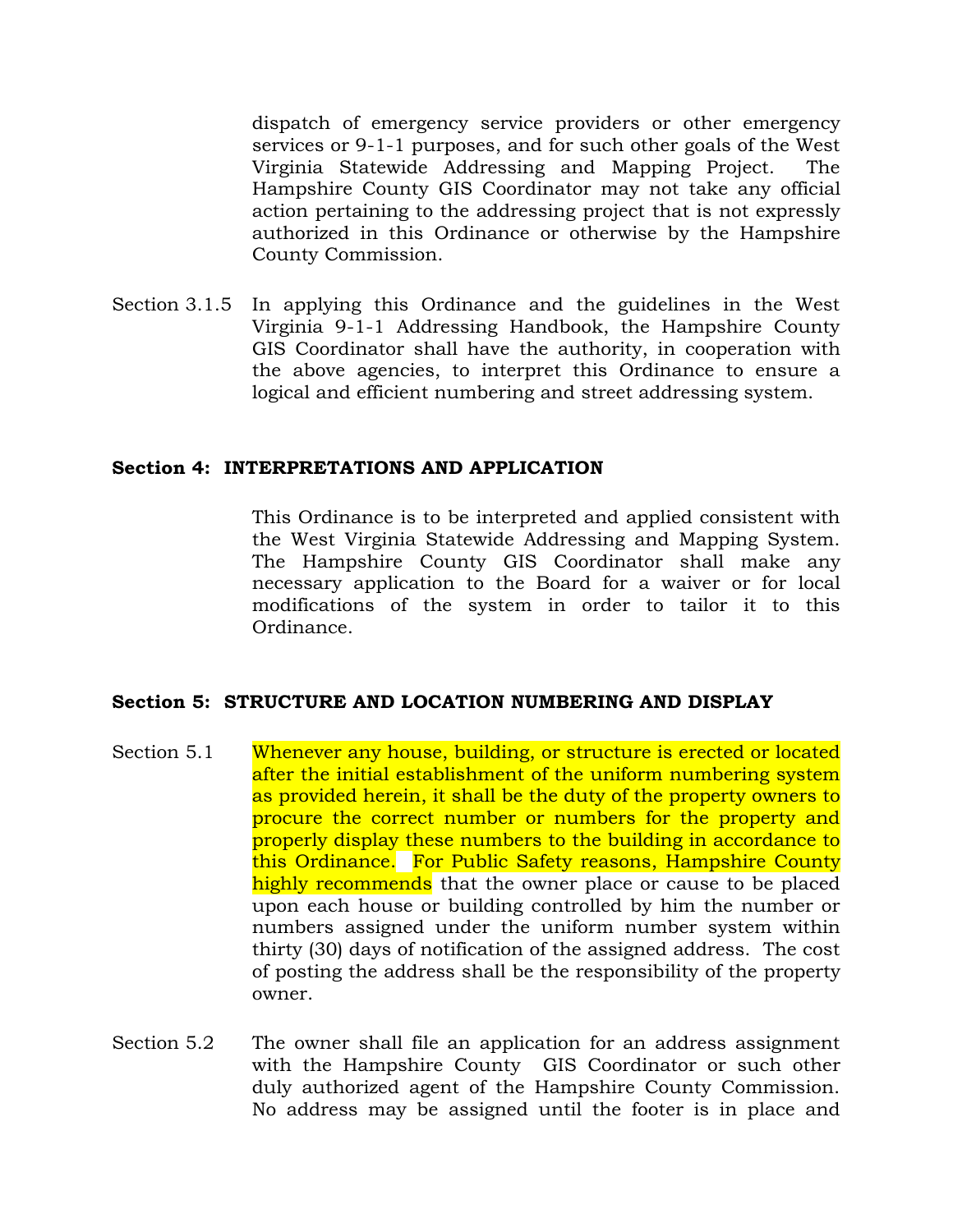properly inspected. The address must be issued not later than sixty (60) days following identification of address and installed on the structure prior to final inspection.

- Section 5.3 Display of Number Residential Structure Recommendation– It is highly recommended for public safety concerns that each primary structure should display the number of the address assigned to that address. The street number for residences shall be in accordance with The BOCA National Property Maintenance Code, Section PM-303.3, Exterior Structure, Premises Identification. The numbers should be in Arabic numerals at least four (4) inches in height, and of a durable and clearly visible reflective material. The numbers should be placed on, above, or at the side of the main entrance so the number is clearly visible from the public right-of-way. Whenever a residence entrance is greater than fifty (50) feet from a public right of way, or not clearly visible from the public right-of-way, a number should also be placed at the end of a driveway, or property entrance. Address numbers should be a contrasting color to the background on which they are mounted.
- Section 5.4 Display of Number Commercial and Industrial Structure Address numbers for commercial and industrial structures, schools, recreational facilities, churches and businesses "Shall" follow BOCA PM 303.3 code regulations of at least six (6) inches in height. The number must be placed above or on the main entrance to the structure when possible. If such number is not clearly visible from the public right-of-way, the number must be placed along a driveway or on a sign visible from the same. Address numbers are to be a contrasting color to the background on which they are mounted. No Grandfathering will be allowed on these type nonresidential structures.
- Section 5.5 Display of Number Apartments, Rental Properties and Similar – The address number assigned to a single building number shall be displayed on each assigned structure following the BOCA PM 303.3 code. Numbers and/or letters for individual apartments or units within these complexes must be displayed on, above, or to the side of the main doorway of each apartment or unit. It shall be the responsibility of the property owner to affix apartment or unit numbers. Address numbers are to be a contrasting color to the background on which they are mounted. No Grandfathering will be allowed on these type nonresidential structures.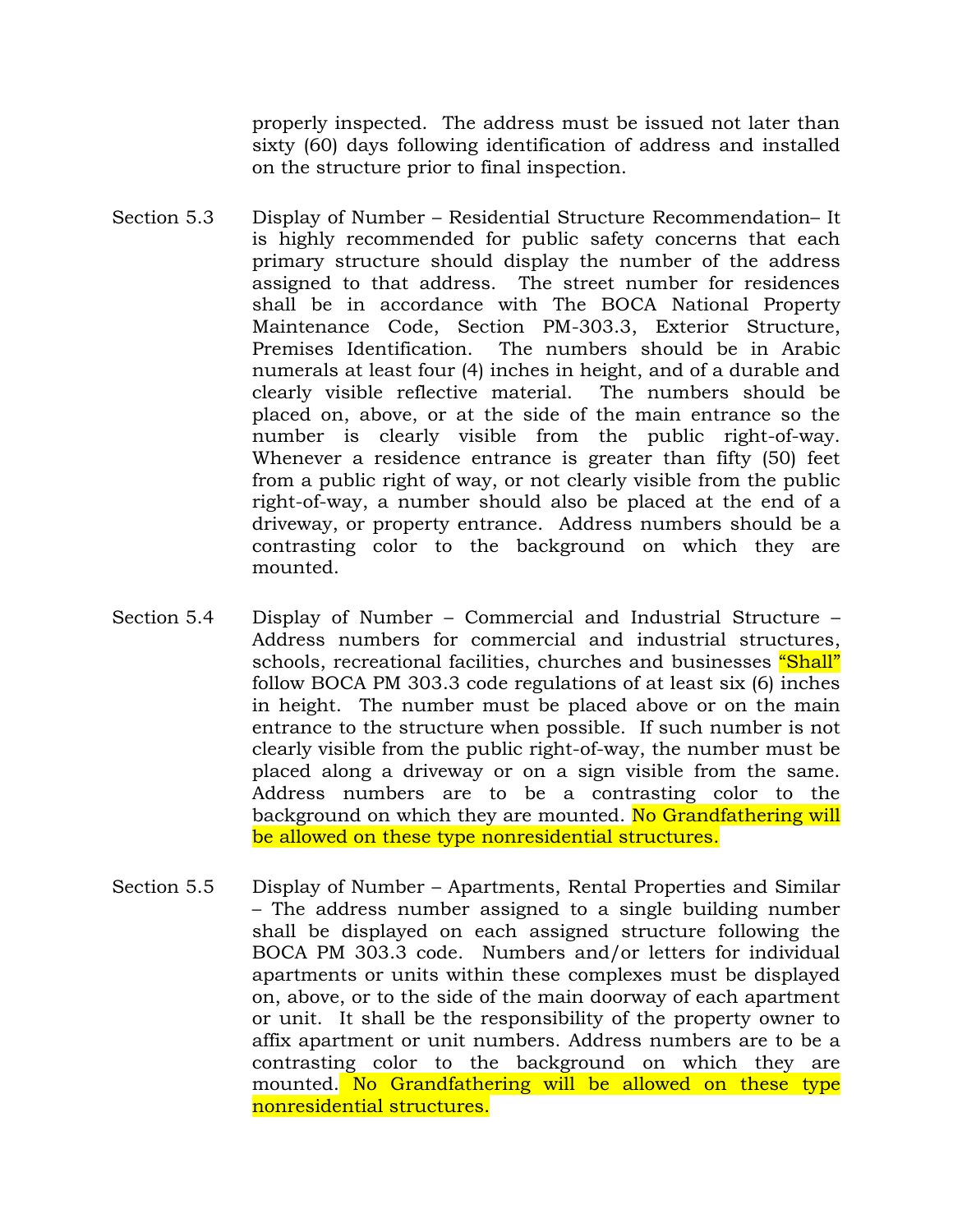- Section 5.5.1 Display of Number Trailer Park and Similar The address number assigned to a trailer within an organized trailer park will be determined by the GIS coordinator, as this may vary upon address locations. The lot or space number must be posted and permanently affixed to the lot identifying the lot or space number. If the park is assigned a main address, the main address to the trailer park must be posted at the entrance of the park. Address numbers are to be a contrasting color to the background on which they are mounted. No Grandfathering will be allowed on these type nonresidential structures.
- Section 5.6 The combination of such an address number and the road or street name must be the official address of such primary structure.
- Section 5.7 All costs to owners or occupants in complying with this section of the Ordinance must be borne by that owners or occupants.
- Section 5.8 No person shall knowingly cause to be displayed an improper address to any primary structure within Hampshire County.

#### **Section 6: ROAD NAMING**

- Section 6.1 The "Hampshire County Road Name Index" is to be the official listing of names for streets and roads in Hampshire County.
- Section 6.2 No Street within Hampshire County may be assigned a name on a subdivision plat or otherwise until such name is registered with the Hampshire County GIS Coordinator, approved by Hampshire County Commission, and added to the Hampshire County Road Name Index. The Hampshire County Commission, or the duly authorized agent, shall have the authority to refuse registration of any name already in use, confusingly similar to a name already registered, deemed confusing for purposes of emergency response, or deemed inappropriate by the Hampshire County Commission or the duly authorized agent.
- Section 6.3 No Street name currently shown on a subdivision plat filed with Hampshire County or otherwise shall be implemented by a subdivision owner until such name has been registered, approved and added to the Hampshire County Road Name Index. The Hampshire County GIS Coordinator shall have the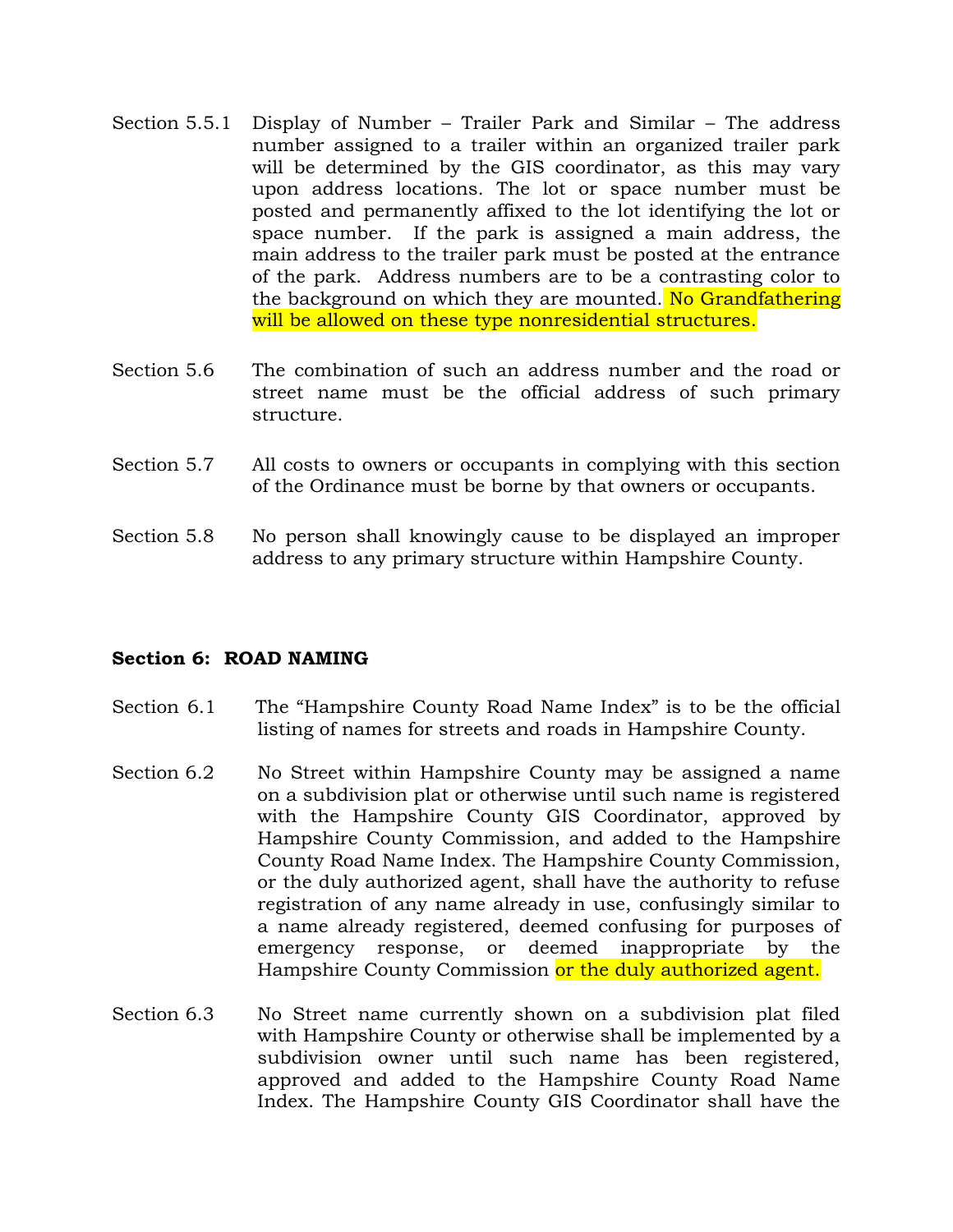authority to refuse registration of any name already in use, confusingly similar to a name already registered, deemed confusing for purposes of emergency response, or deemed inappropriate by the Hampshire County Commission.

- Section 6.4 Road names shall not duplicate road names already assigned, irrespective of road name prefixes or suffixes except for roads located within different corporations.
- Section 6.5 A street name shall not be differentiated using the same name by changing the street suffix such as a street or avenue according to 108 JANUARY 2007 WVSAMB WEST VIRGINIA E9-1-1 ADDRESSING REFERENCE GUIDE – VERSION 1.1
- Section 6.6 A Street may have only one name throughout its entire length unless approved as an exception by the Hampshire County Commission and if necessary the West Department of Highways (WVDOH).
- Section 6.7 Following the anticipated October 2011 completion of the address conversion portion of the Statewide Addressing and Mapping Project within Hampshire County, there shall be an indefinite moratorium on changes in road and street names in all parts of Hampshire County.

Thereafter, a request for change of road or street naming may be made thru the GIS Coordinator to the Hampshire County Commission. Exceptions will be reviewed on a very limited case by case basis. Some circumstances that may allow the Commission to review a street or road name change exception may include but not limited to:

- 1. Historical name corrections
- 2. Duplicate sound alike or confusing names
- 3. Where the enforcement of the rules will result in extraordinary individual hardship, provided that the public interest is served
- 4. Roads that need added because of change in structure count
- 5. Special conditions and circumstances exist which are peculiar to the road naming or addressing involved and which are not applicable to other roads, or addresses.
- 6. The literal interpretation of the provisions of this ordinance would deprive the applicant of rights commonly enjoyed by other citizens.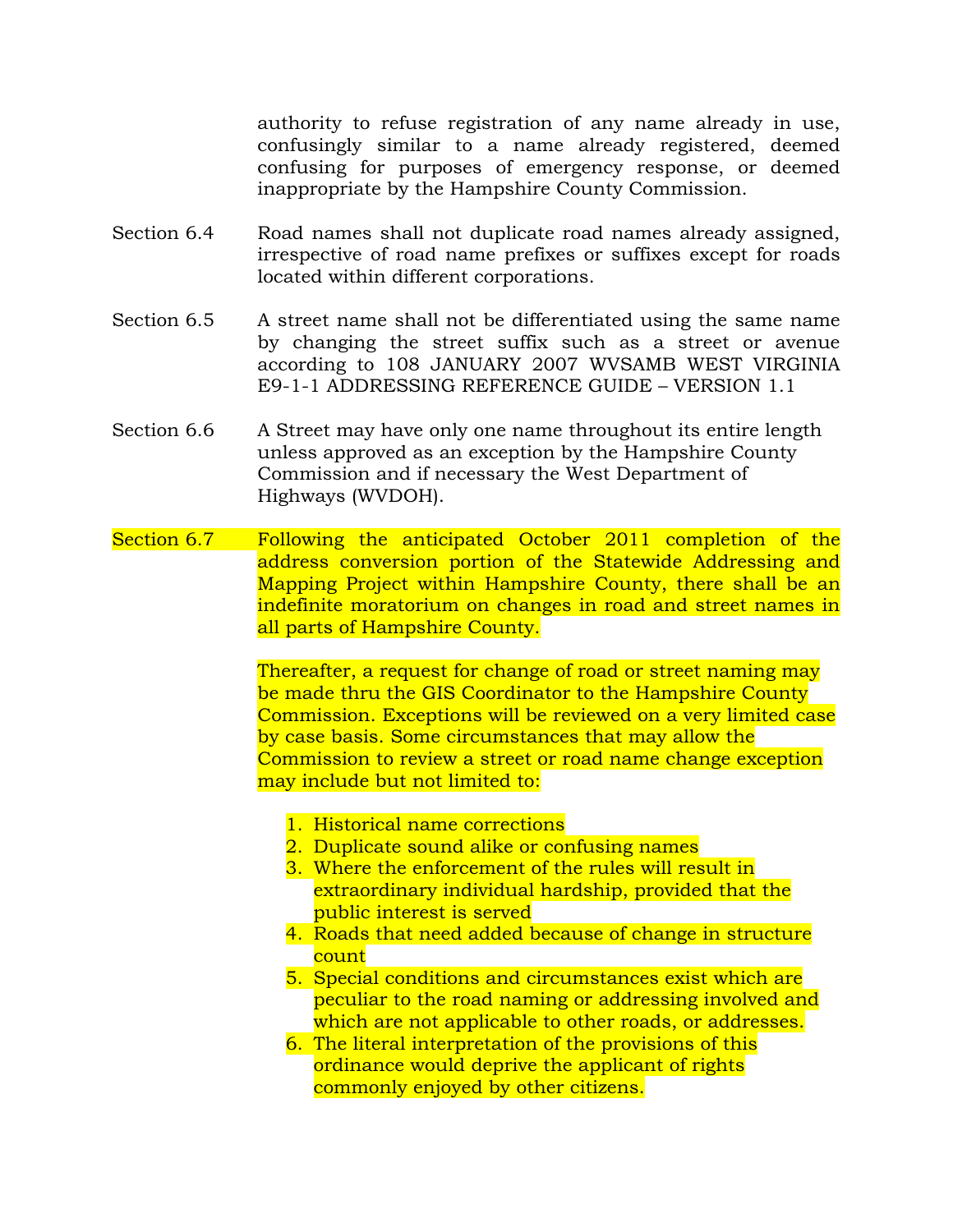- 7. Special conditions and circumstances do not result from the actions of the applicant; and Granting the variance requested will not confer on the applicant any special privilege that is denied by this ordinance to other citizens.
- 8. Before recommending a road name change, the GIS Coordinator shall consider the official road name as recorded on plats and deeds of adjacent property and the most accurate historical name of the road in question. Disturbance to existing legal documents shall be of primary consideration in determining the single road name when two or more names are commonly used.
- Section 6.8 A petition of 80% of the property owners on such road is required, demonstrating a majority agreement on the road. Signatures will be randomly verified. If one signature is discovered false, the application will be denied.
- Section 6.9 A non-refundable deposit of \$300.00 shall accompany the petition. Upon approval of the name change, the petitioner shall be obligated to pay to the GIS office for the actual costs incurred by the name change. Fees shall be required to be paid by the applicant at the time the application is submitted. If the application is made to correct an error or omission of the GIS Office, no fee shall be required. Residents along the affected road or street shall be responsible for advising the Local United States Postal Service of such road or street name change. The Hampshire County GIS Coordinator may also provide notice of such change to the Local and Regional United States Postal Service as well as locally utilized utilities.

#### **Section 7: STREET SIGNS**

- Section 7.1 All new street signs erected within Hampshire County must be in conformance with the specifications of this section, unless the West Virginia Department of Transportation, Division of Highways or the Hampshire County Commission grants a variance.
- Section 7.2 The owner of any subdivision or other development shall erect or cause to be erected street signs in conformance with this Ordinance at any and all intersections, including cross streets,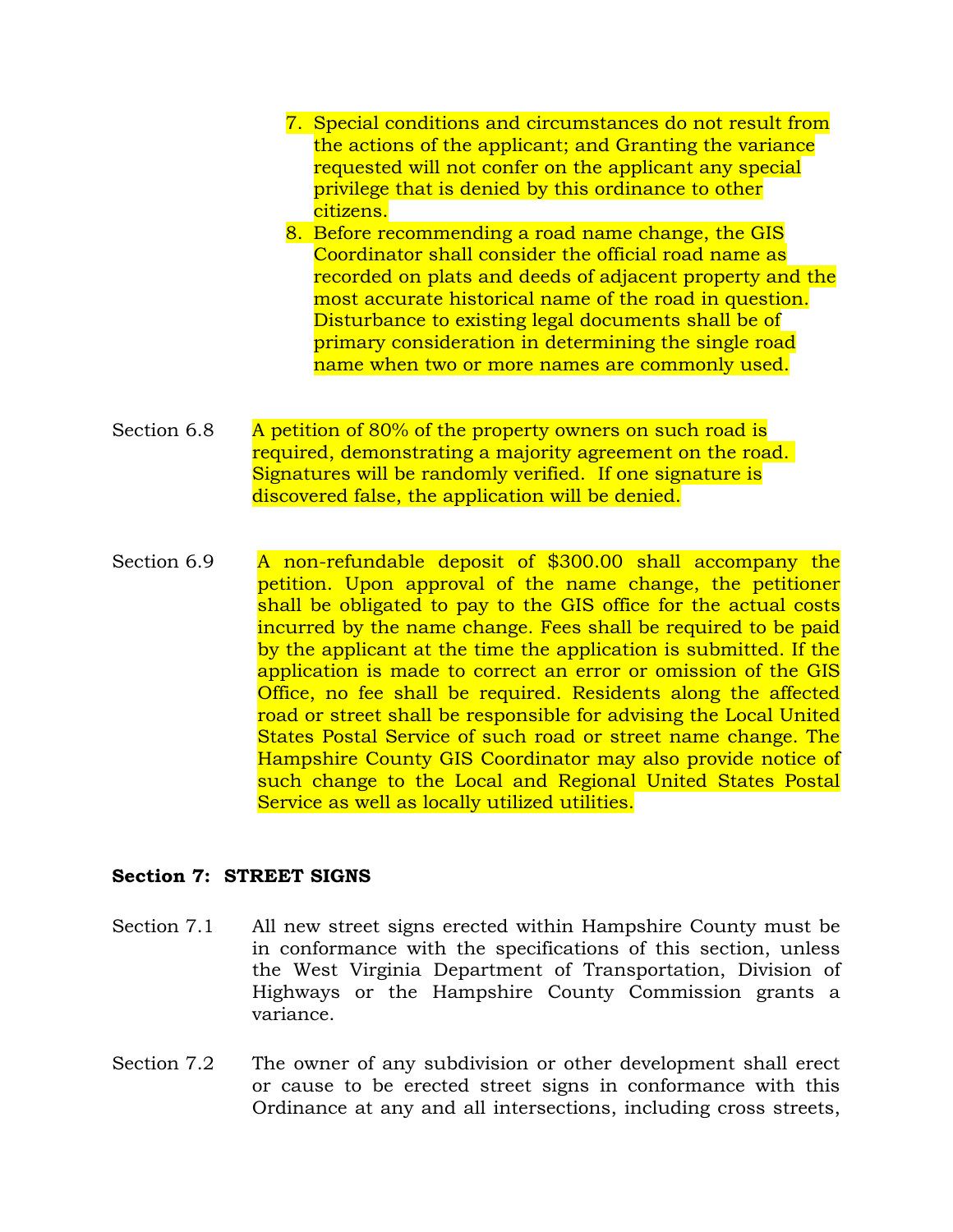within such subdivision or development upon construction of any street on or after the effective date of this Ordinance. Where any subdivision owner is currently required to erect street signs but has failed to do so, the future erection of street signs shall be in conformance with this Ordinance. Subdivision developers will be required to pay a fee to update the Hampshire County Mapping Files with the newly constructed roads.

- Section 7.3 Sign Specifications All signs erected shall be in conformance, at minimum, to West Virginia Department of Transportation, Division of Highways specifications as defined in the "Standards for the Design and Installation of Road Name Signing" published March 1999.
- Section 7.4 Signage which is damaged or destroyed shall be the responsibility of the individual(s) causing such damage or destruction, whether by negligence or otherwise. The agency or individual(s) responsible for maintenance of the damaged sign shall have the authority to recover the costs of replacing the sign from the individual(s) causing such damage or destruction.
- Section 7.5 Any such person found to be responsible for damage, theft or destruction of any road or street sign shall pay to the Hampshire County Commission all of the costs for such damage or destruction, including but not limited to, costs for sign removal and replacement. Failure to pay for damage or destruction may result in legal action against the responsible party for all costs, such as court costs and reasonable attorney fees.
- Section 7.6 The Hampshire County Commission will be assumed the owner of all road signs erected in conformance of this ordinance.

# **Section 8: MAPPING**

- Section 8.1 Hampshire County Commission hereby adopts the Statewide Addressing and Mapping System as the base map for Hampshire County.
- Section 8.2 Emergency services or 9-1-1 dispatch within Hampshire County must utilize the Statewide Addressing and Mapping System when completed.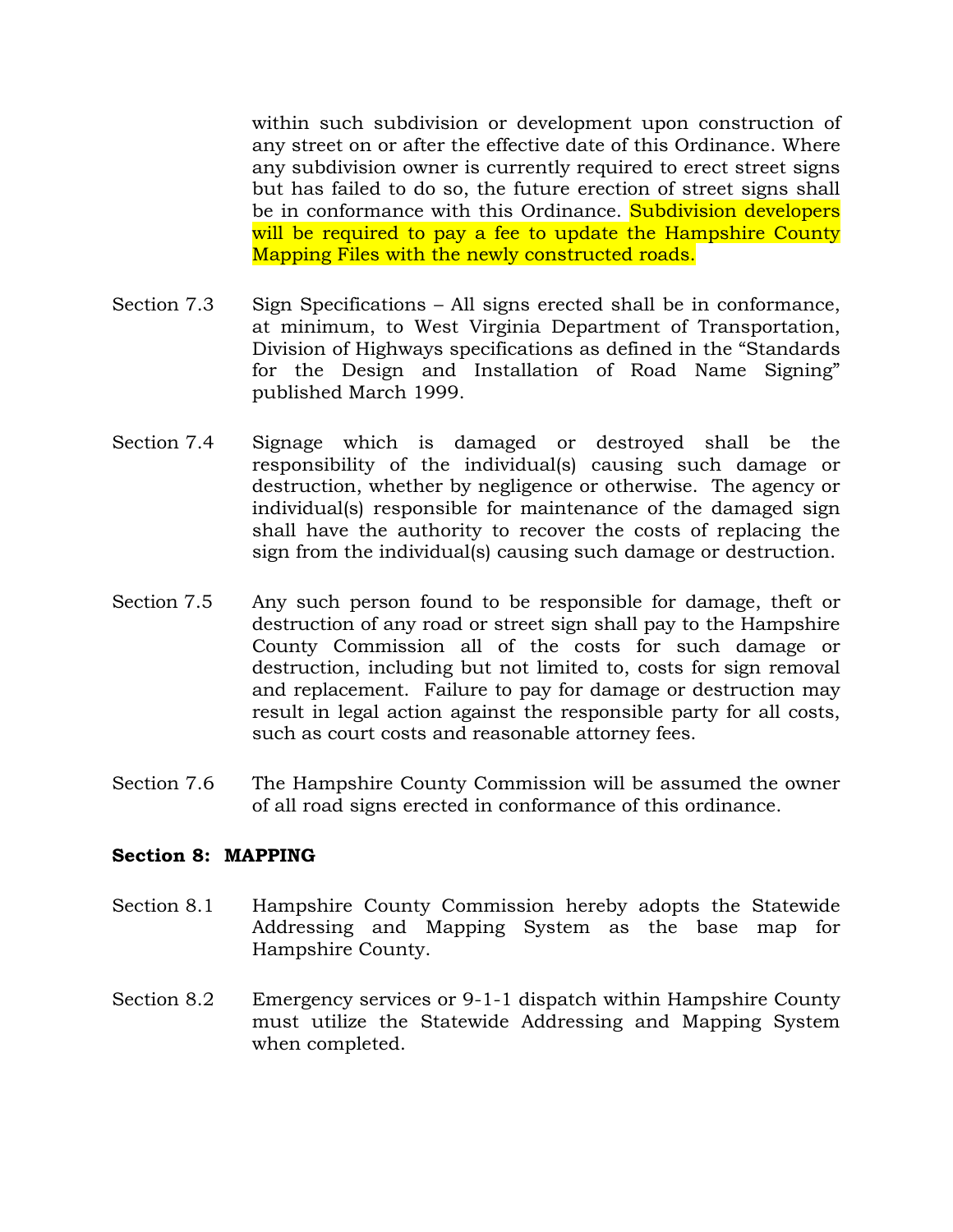- Section 8.3 The core layers of maps for Hampshire County may include, but need not necessarily be limited to, CADASTRAL, ELEVATION, GEODETIC CONTROL, GOVERNMENTAL UNITS, HYDROGRAPHY, ORTHOIMAGERY, TOPOGRAPHIC MAPS and TRANSPORTATION.
- Section 8.4 The application layers of maps for Hampshire County may include, but need not be limited to, GEOLOGY, LAND COVER and SOILS.
- Section 8.5 The Hampshire County GIS Coordinator shall propose a plan for the future maintenance of the maps for Hampshire County that are to be delivered by the West Virginia Statewide Addressing and Mapping Board to Hampshire County Commission pursuant to West Virginia Code, Article 24E-1-1, et seq. The Hampshire County Addressing Coordinator shall seek the advice of West Virginia Statewide Addressing and Mapping Board, the Hampshire County 9-1-1 Director, the West Virginia Enhanced 9-1-1 Council, the Hampshire County Assessor's Office, and other interested agencies and persons prior to proposing such a plan. The Hampshire County GIS Coordinator shall propose such plan no later than the date that the maps are ready for delivery.
- Section 8.6 Hampshire County GIS Coordinator, as from time to time authorized by the Hampshire County Commission, may delegate, contract or cooperate with individuals, companies, corporations, governmental organizations or sub-divisions to coordinate, update and maintain the Hampshire County base map as well as other possible raster and vector datasets that would enhance both public safety and county resident usability.

#### **Section 9: APPEALS, AMENDMENT, CONFLICT WITH OTHER LAWS, VALIDITY**

Section 9.1 With an anticipated data submission date of October 2011 for the Statewide Addressing and Mapping Project within Hampshire County, all non-mandatory change requests concerning road name changes and/or addressing complaints will first be directed to the Hampshire County GIS Coordinator, or other duly authorized agent of the Hampshire County Commission, within thirty (30) days from the time of road name or address assignment. If the initial contact does not satisfy the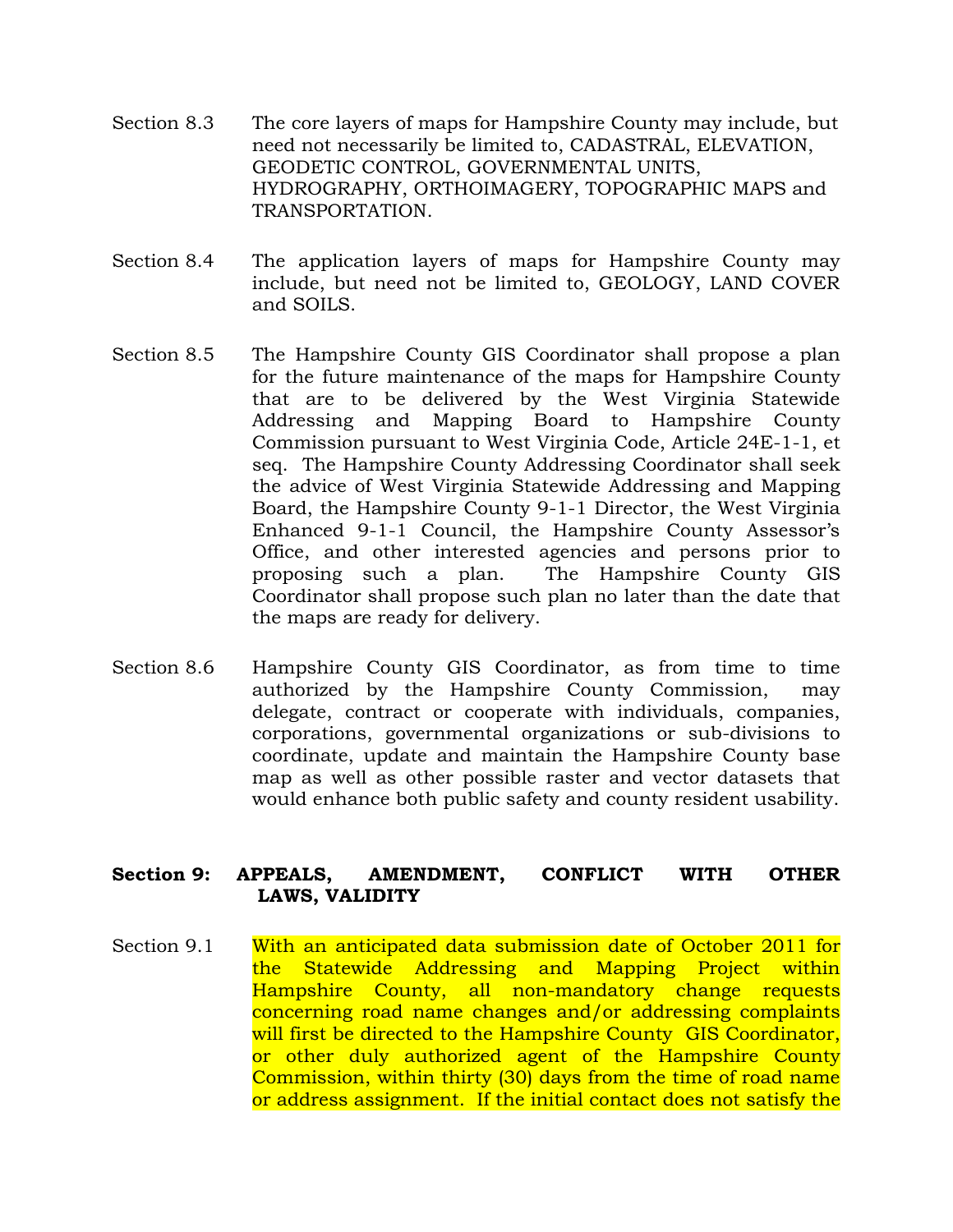individual's concern, he or she may appeal the decision to the Hampshire County Commission for final disposition provided, however, that all such appeals must be filed in writing no later than 10 days after the decision. The Commission may, at its discretion, hear such appeals as oral argument or may rule based upon the written appeal. All such appeals shall be decided on or before 30 days after the appeal is heard.

- Section 9.2 After the October 2011 implementation of the Statewide Addressing and Mapping System within Hampshire County, any concerns, problems, or complaints regarding the naming and numbering system are to be handled on a case-by-case basis by the Hampshire County GIS Coordinator, as the case may be, and if necessary, by the Hampshire County Commission.
- Section 9.3 Amendment By lawful procedure, the Hampshire County Commission may, from time to time, amend, supplement or change the provisions of this Ordinance.
- Section 9.4 Conflict with Other Laws Where the provisions of this Ordinance impose greater restrictions than those of any other ordinance or regulation, the provision of this Ordinance shall be controlling. Where the provision of any statute, other ordinance or regulation imposes greater restrictions than this Ordinance, the provisions of such statute, ordinance or regulations shall be controlling.
- Section 9.5 Validity If any article, section, subsection, paragraph, clause or provision of this Ordinance shall be declared by a court of competent jurisdiction to be invalid, such decisions shall not affect the validity of this Ordinance as a whole or any other part thereof.

#### **Section 10: PENALTIES AND ENFORCEMENT**

Section 10.1 It is unlawful for any person to violate this Ordinance. When it appears that a violation of this Ordinance has occurred, the responsible party shall be notified by means of a written Violation Notice. The Violation Notice shall specify the nature of the violation and shall request that the violation be terminated within 30 days from the date appearing on the notice. After thirty (30) days of non-compliance from the time of written notification, the violation of any section of this Ordinance shall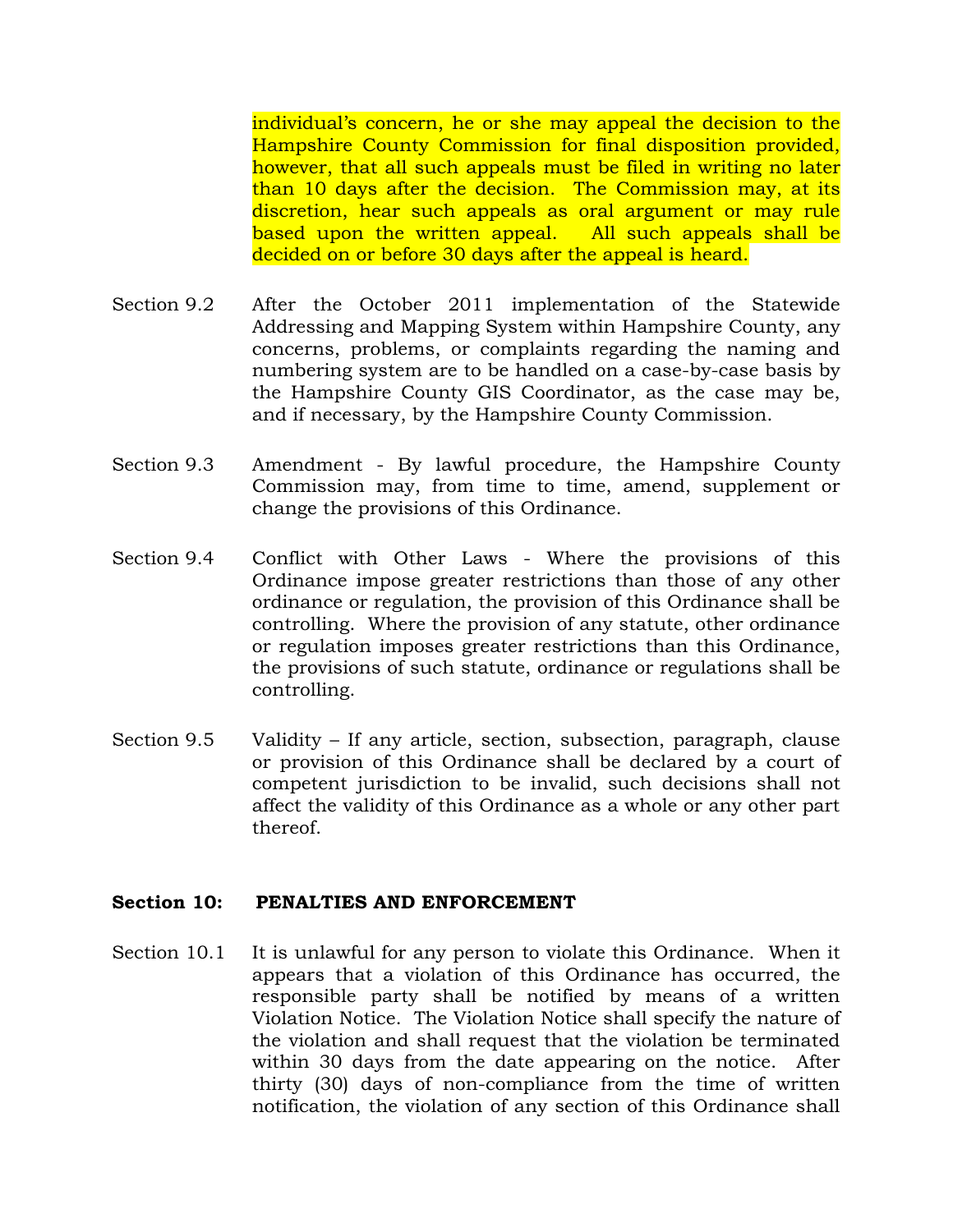be deemed a misdemeanor punishable by a fine of not to exceed Five Hundred Dollars (\$500.00). Each day a violation continues shall constitute a separate offense.

- Section 10.2 Whenever the Hampshire County Commission's duly authorized agent has reason to believe there has been or there exists a violation of this Ordinance, the Commission shall give written notice by way of the Hampshire County GIS Coordinator of such violation to the person failing to comply, and order the person to take corrective measures within thirty (30) days from date of notification. If such person(s) fail to comply with the duly issued order, the Hampshire County Commission or authorized agent shall initiate necessary actions to correct or terminate the violation through the Hampshire County Court.
- Section 10.3 The Hampshire County Commission hereby authorizes the Hampshire County Sheriff's Office in cooperation with the Hampshire County GIS Coordinator to enforce the provisions of this ordinance.